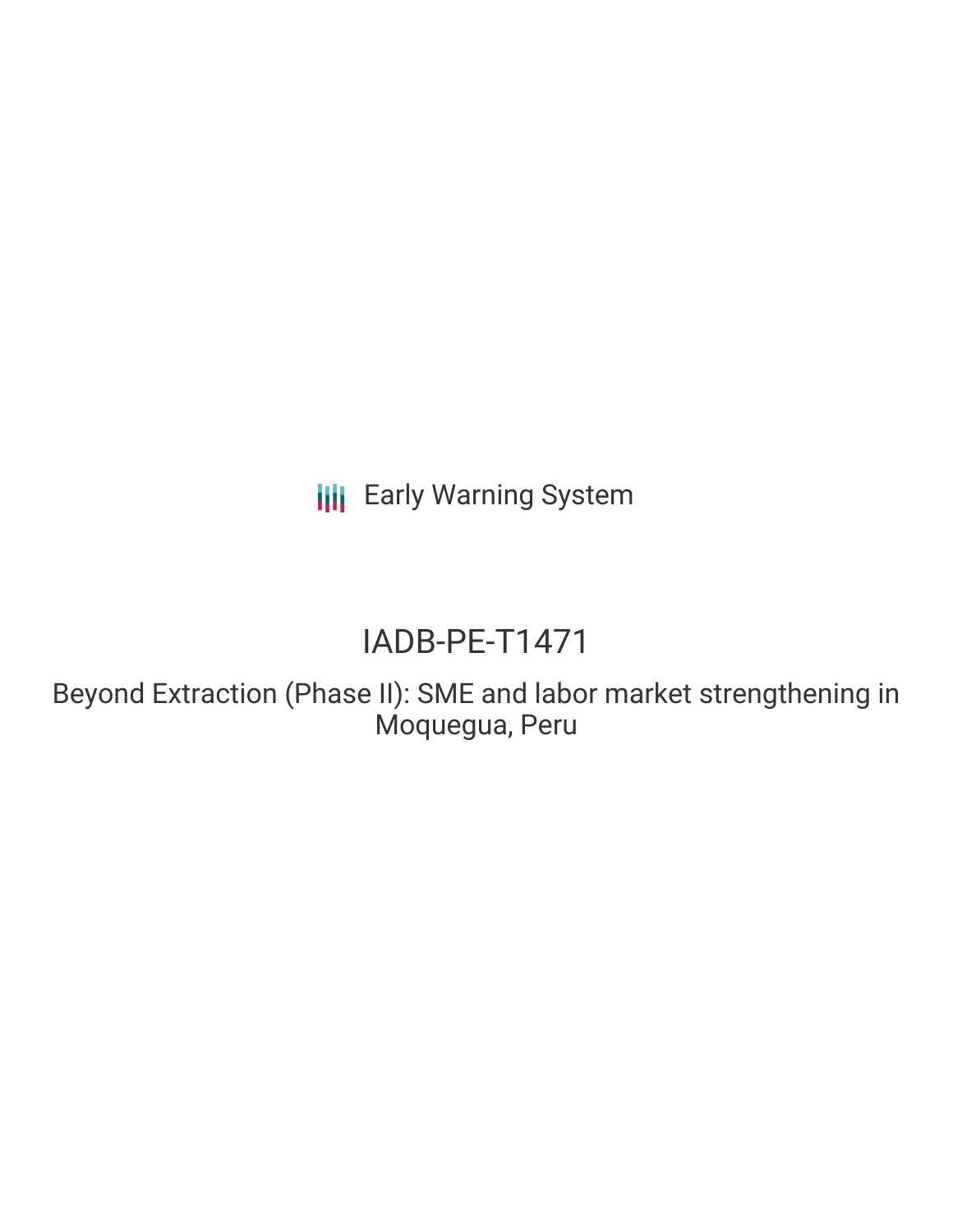

### **Quick Facts**

| <b>Countries</b>               | Peru                                   |
|--------------------------------|----------------------------------------|
| <b>Specific Location</b>       | Moquegua                               |
| <b>Financial Institutions</b>  | Inter-American Development Bank (IADB) |
| <b>Status</b>                  | Approved                               |
| <b>Bank Risk Rating</b>        | C                                      |
| <b>Borrower</b>                | Government of Peru                     |
| <b>Sectors</b>                 | Mining, Technical Cooperation          |
| <b>Investment Type(s)</b>      | Fund                                   |
| <b>Investment Amount (USD)</b> | $$0.60$ million                        |
| <b>Grant Amount (USD)</b>      | $$0.60$ million                        |
| <b>Project Cost (USD)</b>      | $$0.67$ million                        |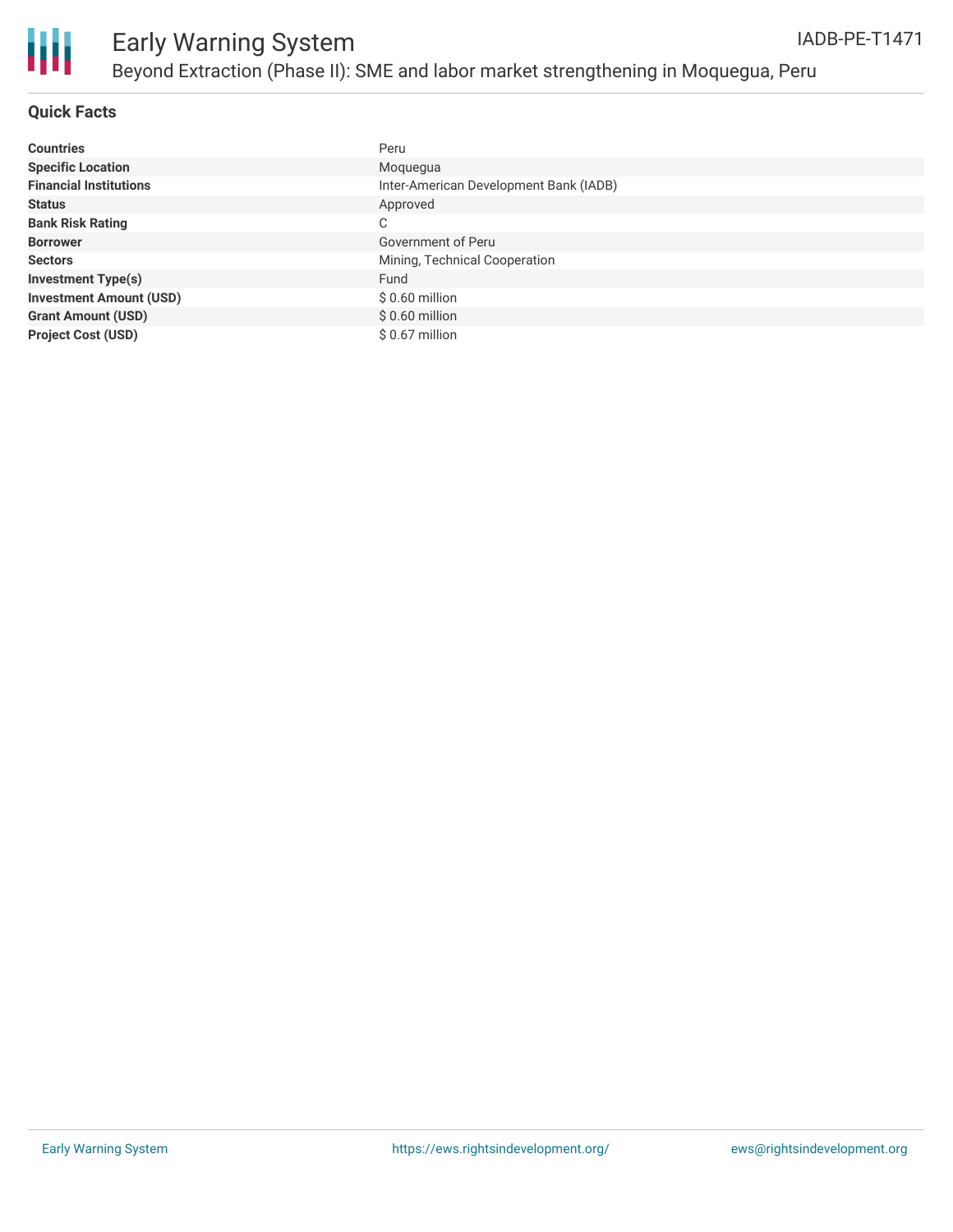

#### **Project Description**

The Beyond Extraction II project aims to increase socioeconomic benefits for the communities of Ilo and Mariscal Nieto (Moquegua, Peru) located in the area of influence of large mining operations, with a focus on women and youth, and innovation. In the aftermath of the COVID-19 pandemic, the program will focus on supporting the reactivation of economic activities and strengthening the local labor market in the targeted communities by: (i) strengthening key value chains and productive sectors that can significantly contribute to the economic recovery and have a multiplier effect; and (ii) promoting greater labor market efficiency. The program will deploy a systemic approach and engage with public and private sector actors that have the incentives and influence to impact the entire ecosystem, providing them with innovative tools to grow their businesses and better leverage the local labor market capabilities. A collaborative effort between the IDB and local private sector entities, led by Anglo American and Mitsubishi Corp. (owners of the Quellaveco project, the largest mining project currently in construction in Peru) the Beyond Extraction II Program will leverage lessons learned from the successful implementation of the Beyond Extraction Program (2016-2020) to further scale local impact investment efforts. The effort will also draw from knowledge and projects from other organizations in Moquegua that also aim at enhancing the region's competitiveness.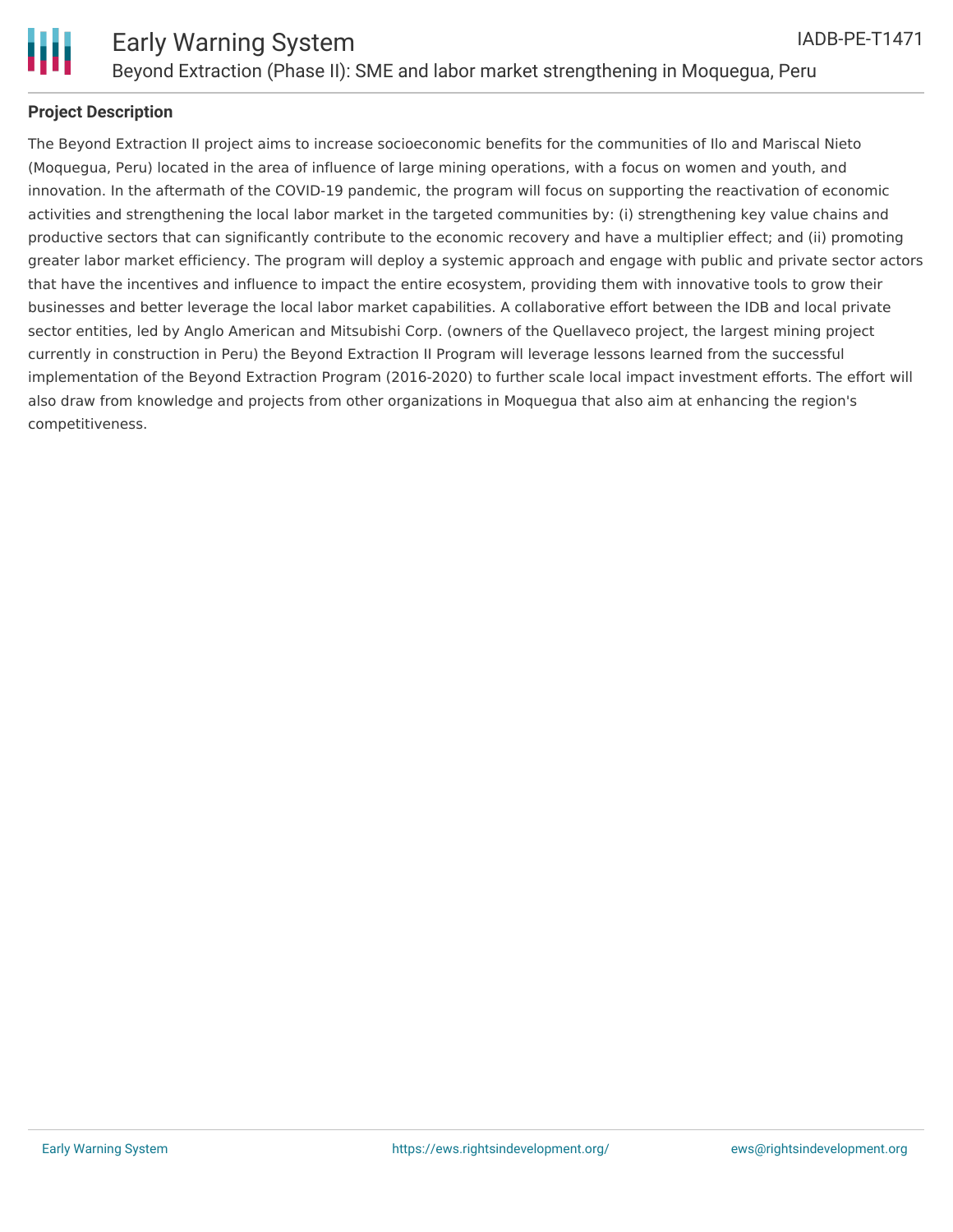

### **Early Warning System Project Analysis**

Not available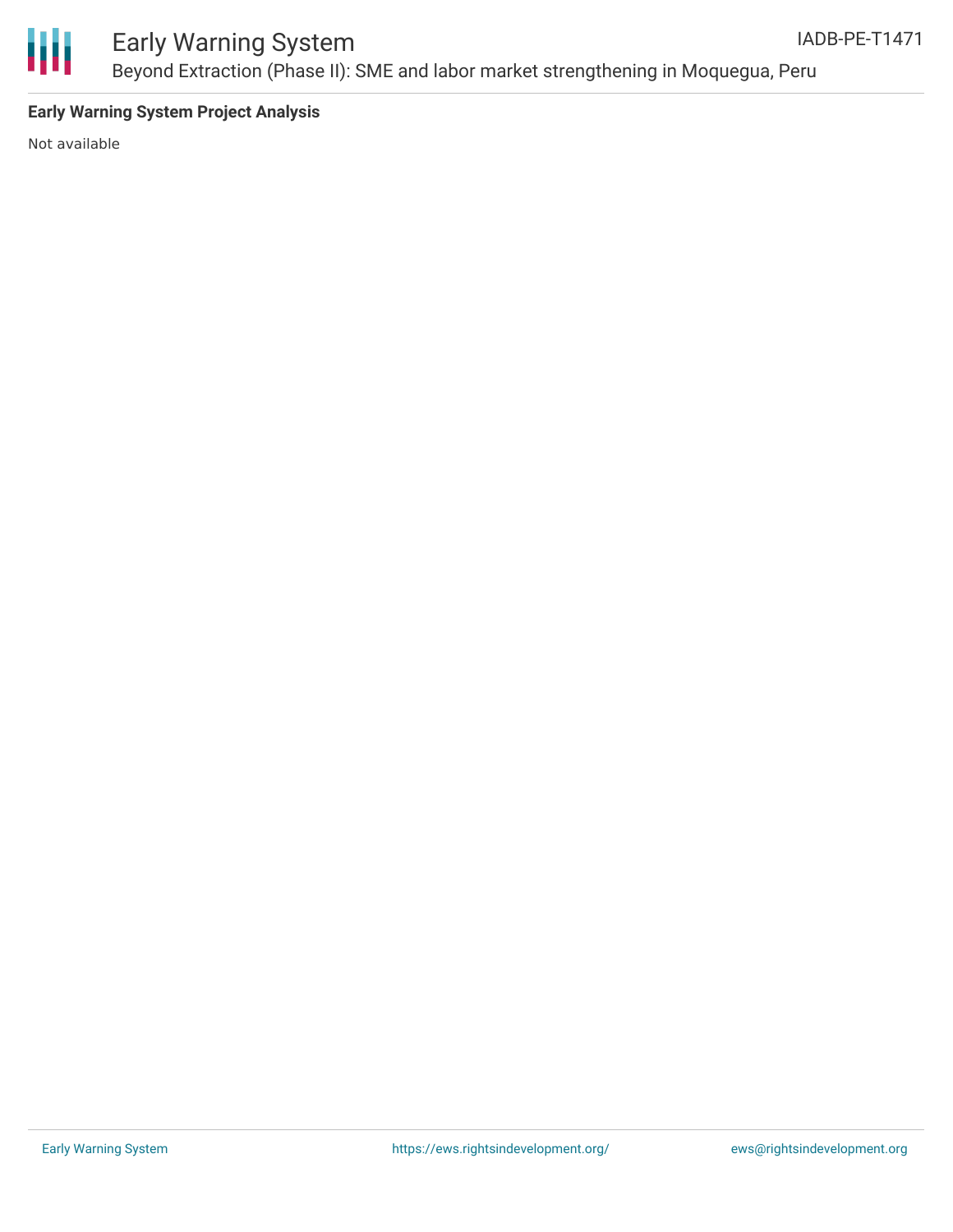

### **People Affected By This Project**

Not available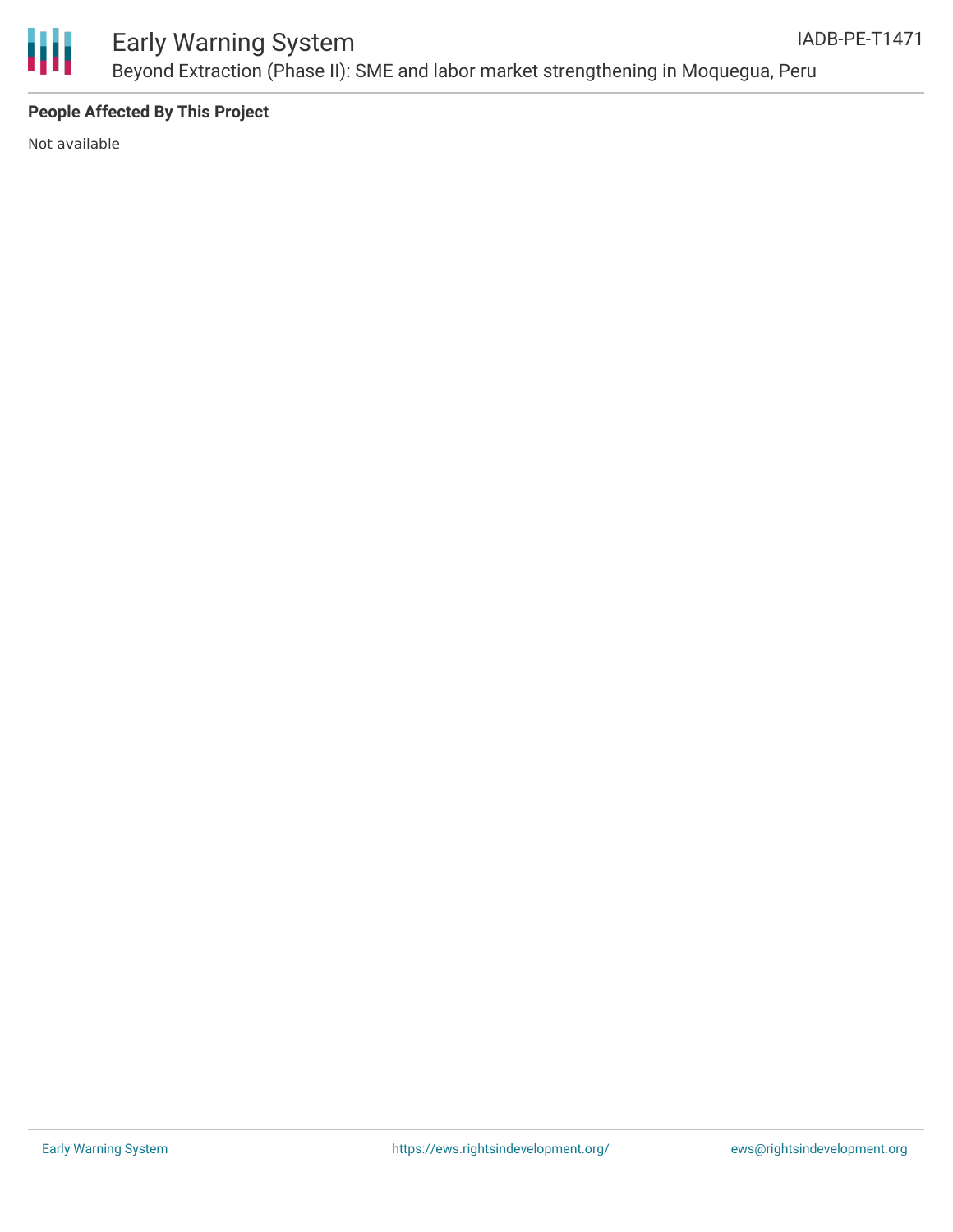



#### **Investment Description**

• Inter-American Development Bank (IADB)

Technical Cooperation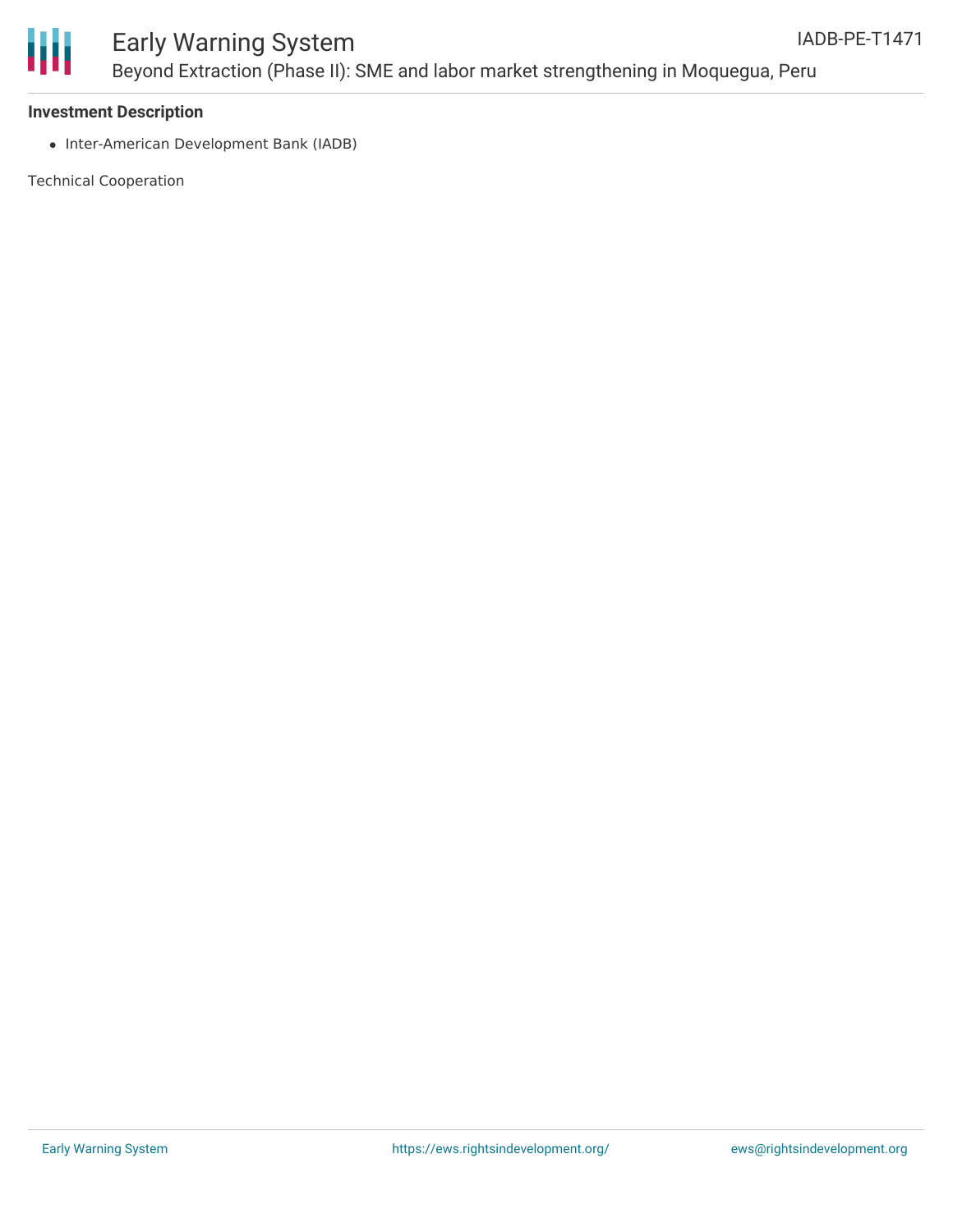



### **Private Actor Relationship**

The program will deploy a systemic approach and engage with public and private sector actors that have the incentives and influence to impact the entire local ecosystem, in a collaborative effort between the IDB and local private sector entities, led by Anglo American and Mitsubishi Corp. (owners of the Quellaveco project, the largest mining project currently in construction in Peru).

#### **Private Actors Description**

Anglo American

Mitsubishi Corp.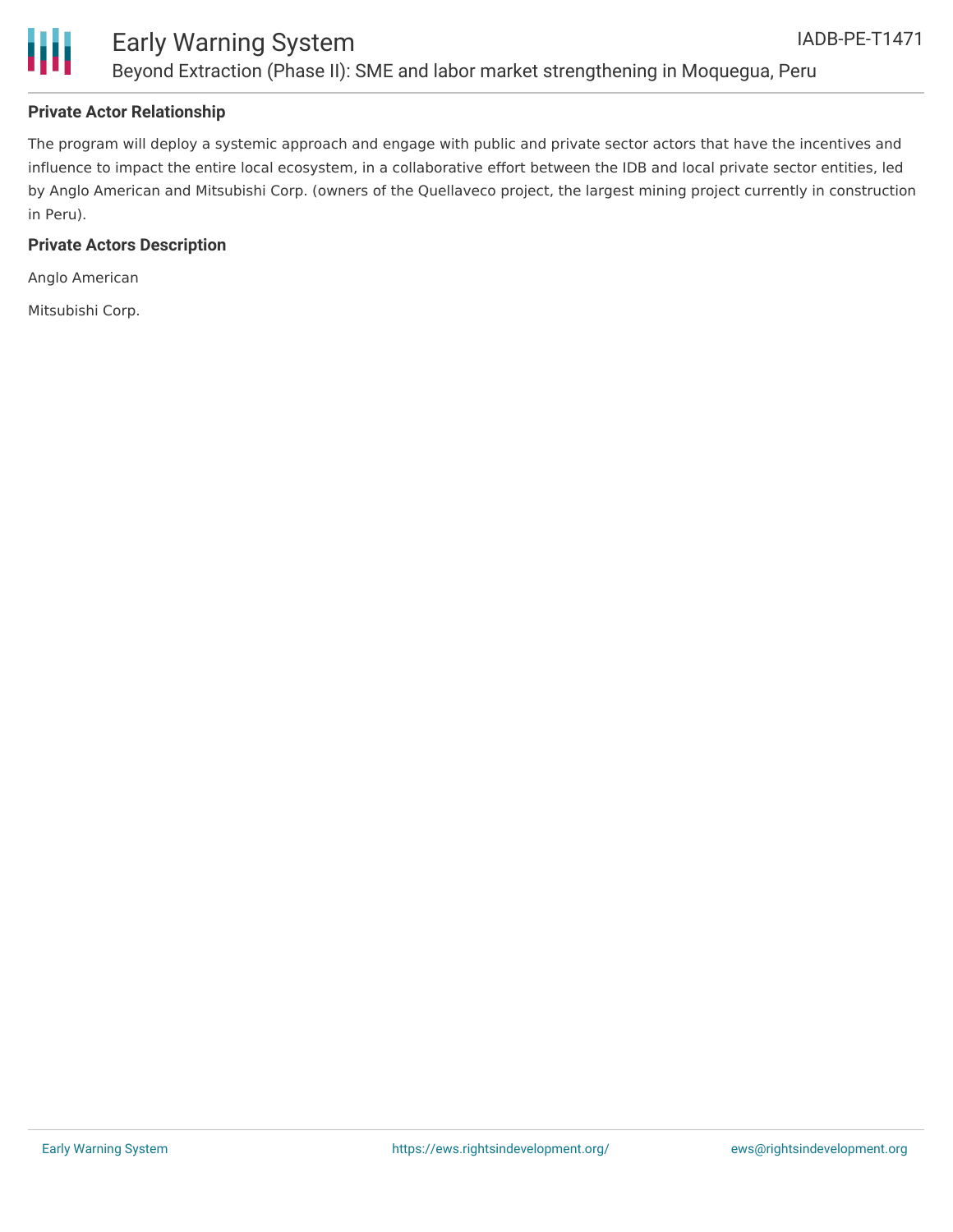



# Early Warning System

Beyond Extraction (Phase II): SME and labor market strengthening in Moquegua, Peru

| <b>Private Actor 1</b> | <b>Private Actor</b><br>1 Role | <b>Private Actor</b><br>1 Sector | <b>Relation</b> | <b>Private Actor 2</b> | <b>Private Actor</b><br>2 Role | <b>Private Actor</b><br>2 Sector |
|------------------------|--------------------------------|----------------------------------|-----------------|------------------------|--------------------------------|----------------------------------|
| $\sim$                 |                                | $\sim$                           | . .             | Mitsubishi Corporation | Undisclosed                    | $\overline{\phantom{a}}$         |